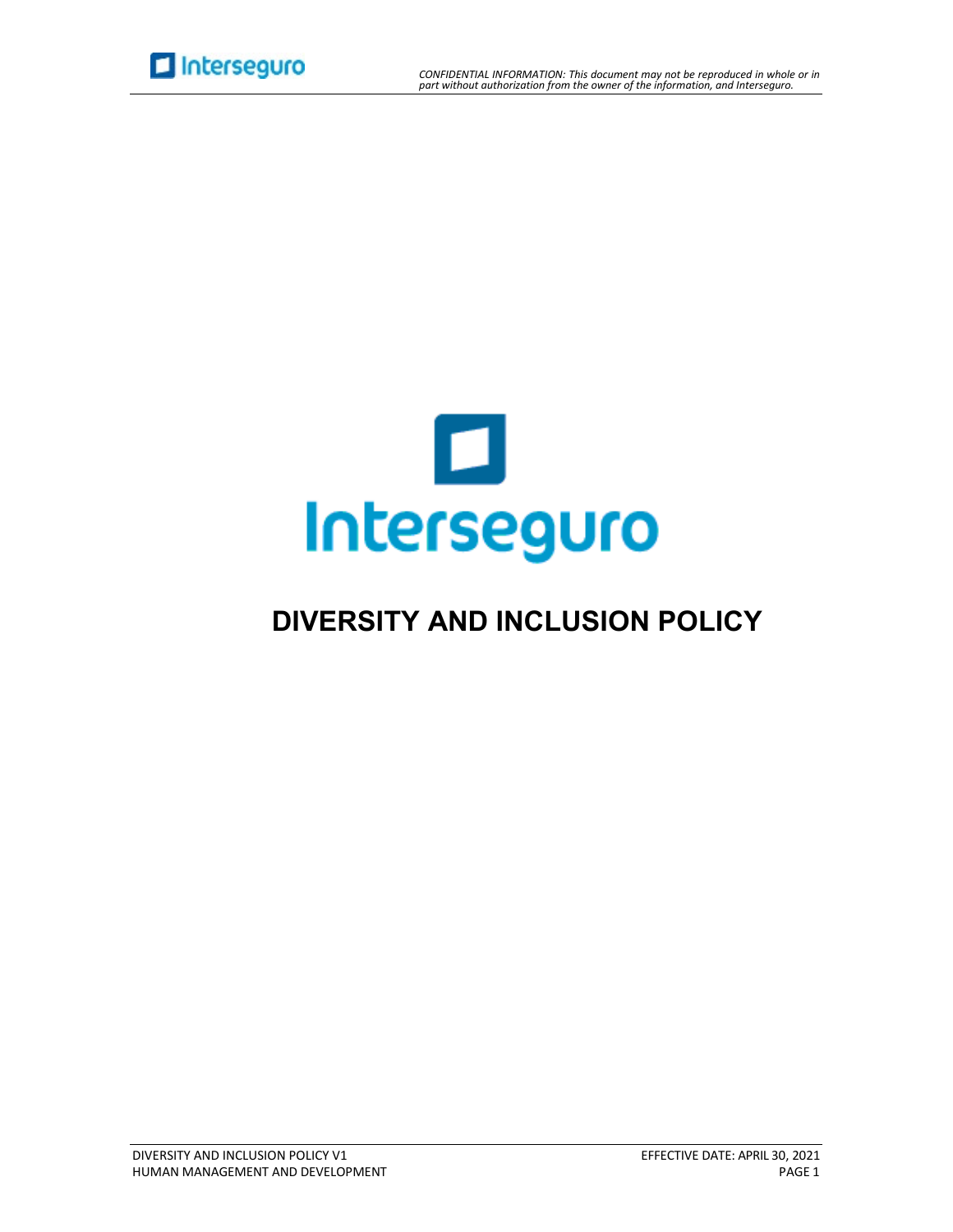## **1. OBJECTIVE**

The purpose of this document is to provide guidelines that apply transversally to all company processes in order to make the company a safe place that promotes respect and acceptance of differences and avoids barriers that hinder work or encourage behaviors or attitudes associated with discrimination, harassment, bullying and/or violence.

#### **2. SCOPE**

This policy applies to all persons who have an employment relationship with Interseguro, as well as to any individual or legal entity that interacts, provides or receives services inside and outside our facilities.

### **3. LEGAL BASIS**

• Act No. 27942, Act on Prevention and Sanction of Sexual Harassment

● Act No. 29430, Act that amends Act No. 27942, Act on Prevention and Sanction of Sexual Harassment.

● Legislative Decree that incorporates the Crime of Harassment, Sexual Harassment, Sexual Blackmail and Dissemination of Images, Audiovisual Materials or Audios with sexual content into the criminal code, and amends the procedure for the Sanction of Sexual Harassment, Legislative Decree No. 1410.

● Regulations of Act No. 27942, Act on Prevention and Sanction of Harassment, Executive Order No. 010-2003-MIMDES.

• Act No. 30364, Act to Prevent, Sanction and Eradicate Violence against Women and Family Members.

- Act No. 27050, General Act on Individuals with Disabilities.
- Act No. 27270, Act against Acts of Discrimination.
- Political Constitution of Peru of 1993.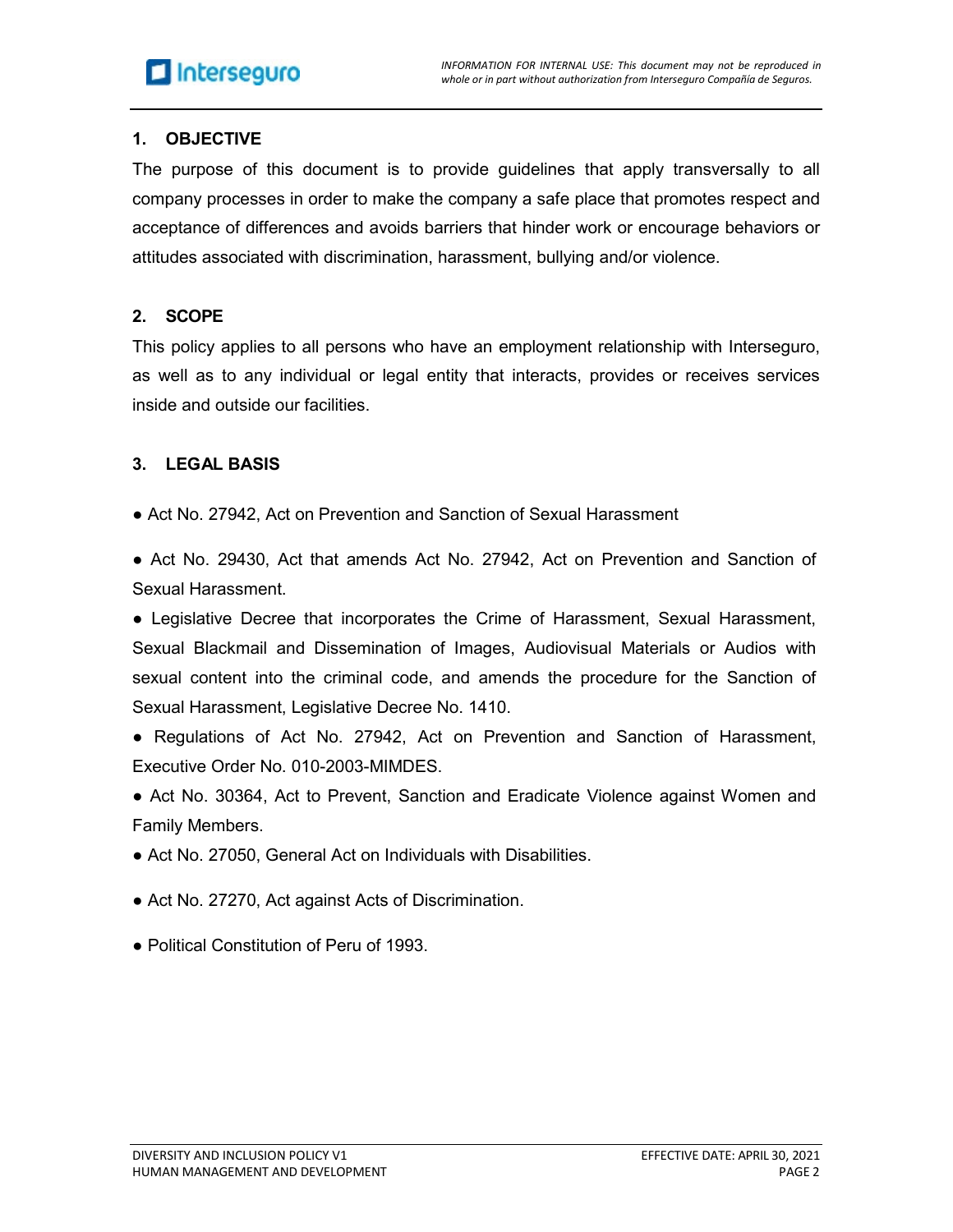## **4. PRINCIPLES**

4.1 We encourage diversity in our work teams and foster a work environment that respects and values individual differences in order to take advantage of the talent of each individual working at Interseguro.

4.2 We promote equal opportunities among all individuals who work for the company, as well as a respectful and trusting treatment; therefore, we reject all types of discrimination in any form.

4.3 We use non-discriminatory language in our internal and external communications, as well as in our advertising (*Annex 1 - Inclusive Communication Manual*).

4.4 We provide a work environment that does not admit any kind of violence, harassment or offensive and/or disrespectful conduct (*for more details, see "Policy for the Prevention and Sanction of Violence and Discrimination"*).

4.5 We foster a motivating and creative environment, where promotions, career arcs and remuneration are available on equal terms to everyone based on knowledge, attitudes, skills and merits required for different job positions.

4.6 We promote an inclusive and collaborative culture to retain our talent and maximize their potential.

## **5. DEFINITION OF CONCEPTS**

**5.1 Diversity:** Wide range of characteristics, and their combinations, that identify us and make us unique as human beings and influence on the way we live and experience the world. It can be evidenced in different spheres: *Sexual and Gender Diversity, Functional Diversity, Ethnic/Racial Diversity.*

**5.2 Gender:** Refers to roles, behaviors, activities and attributes that a given society at a given time considers appropriate for men and women. Male and female are gender categories.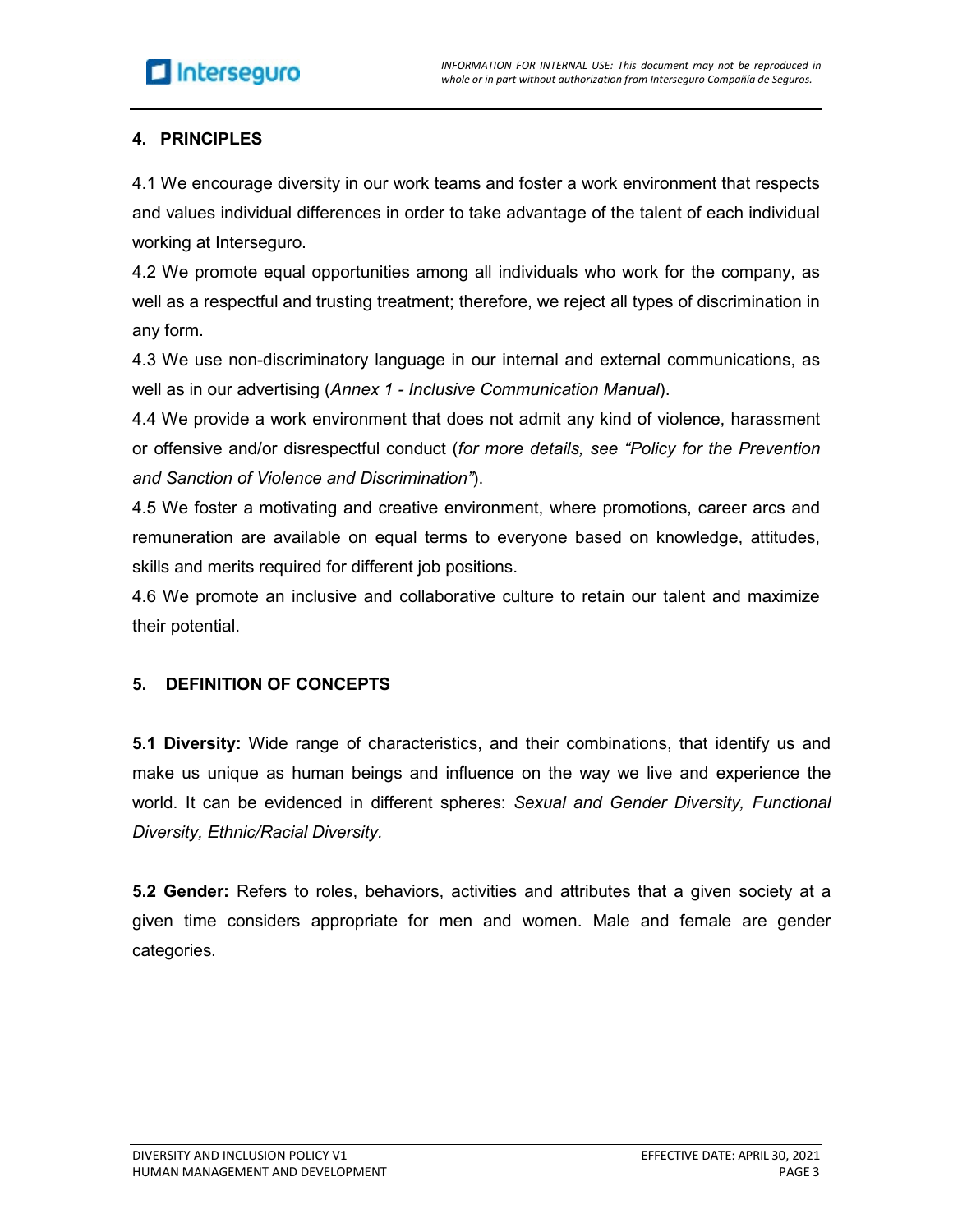**5.3 Gender Identity:** Refers to a person's innate, deeply internal and individual experience of gender that may or may not correspond to the individual physiology or sex at birth. These are some categories: female, male, transgender (their gender identity differs with their sex at birth), non-binary (they do not identify with the existing gender categories in the femalemale binary system).

**5.4 Gender Expression:** Refers to the manifestation of gender identity through behaviors or appearance. Gender expression may be masculine, feminine, androgynous, or any combination of the three.

**5.5 Sex:** Refers to the set of biological and physical characteristics that distinguish persons at a sexual level. Here we can differentiate among man, woman and intersex people.

**5.6 Sexual Orientation:** Refers to the capacity of each person to feel a deep emotional, affective, sexual attraction for other persons and to relate to them. Sexual orientation can be heterosexual (attraction to people of the opposite sex), homosexual (attraction to people of the same sex), bisexual (attraction to people of both sexes), asexual (no sexual attraction to others), among others.

**5.7 Inclusion:** Equal access to opportunities and participation, based on acceptance and respect for differences.

**5.8 Functional Diversity:** Refers to persons who have problems affecting body structure, limitations in carrying out daily actions and difficulties in maintaining social relationships with peers. Some kinds of functional diversity are physical or motor, visual, hearing, intellectual and psychic, and multisensory (more than one sense affected).

**5.9 Ethnic and Cultural Diversity:** Refers to the multiplicity of ways in which the cultures of groups and societies manifest themselves in terms of expressions, as well as physical and behavioral traits and characteristics that identify them, related to their origin and/or place of origin.

**5.10 Discrimination:** Any action of distinction, exclusion, restriction or preference carried out by a person or through third parties that incite or promote the annulment or impairment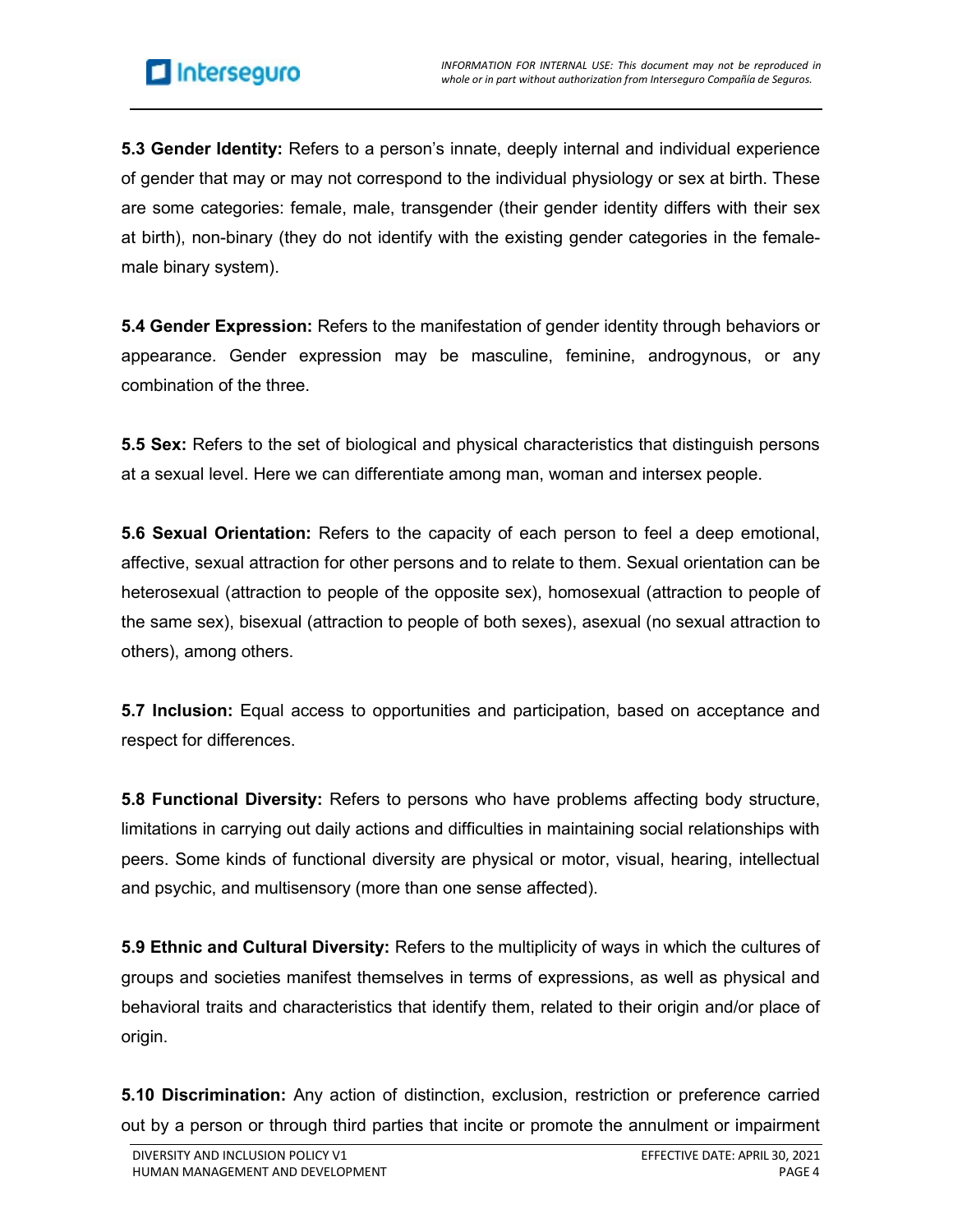

of recognition, enjoyment or exercise of any right of a person or group of persons based on and/or argued on the basis of their ethnic or national origin, sex, age, disability, social or economic condition, health conditions, language, religion, opinions, sexual preferences, marital status or any other personal characteristic.

**5.11 Violence:** Any action or conduct that intentionally causes harm, affects or violates the physical or psychological integrity of a person. (For more details, see the *"Policy for the Prevention and Sanction of Violence and Discrimination"*).

## **6. DIVERSITY PROTECTION AND VIOLENCE PREVENTION COMMITEE**

**6.1 Composition:** 6 representatives of Interseguro's collaborators and 2 representatives of Interseguro as a company with legal power to make decisions, General Manager and Human Management and Development Area Manager.

**6.2 Appointment of Representatives:** A process that takes place every 2 years and consists in:

- 1° Call.
- 2° Free nomination.
- 3° Appointment of representatives.
- 4° Publication of results.

**6.3** Roles and Scope: Apply generally to all members:

- Ensure compliance with the policy of diversity and inclusion and prevention of violence and discrimination.
- Set the objectives and define the annual work plan.
- Define actions, resources and those responsible for the activities established in the work plan.
- Follow up the fulfillment of activities and assessment of results.
- Review and/or approve policies or modifications according to law.
- Quarterly record opportunities for improvement in the process of prevention and sanction of violence and discrimination.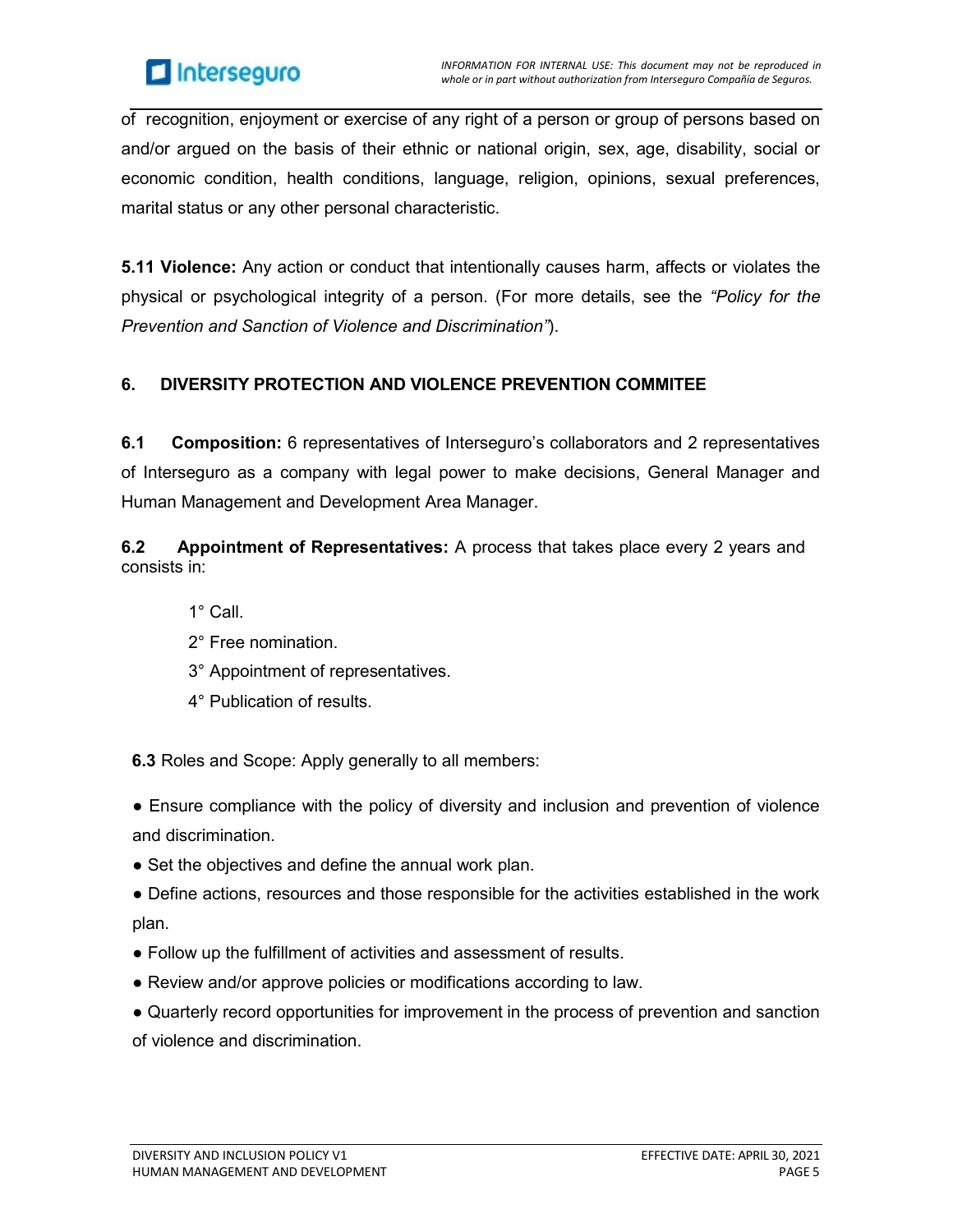## **7. MANAGEMENT MODEL BASED ON DIVERSITY RESPECT AND PROTECTION:**

*"At Interseguro we want our collaborators to reflect the diversity that makes up our country. This is why we are convinced that by having diverse teams we make it easier for Peruvians to move forward safely.*

*In this way, we support, encourage and respect diversity in all its forms among all the people that work at Interseguro and in all our internal processes as a company.*

*We also reject and condemn any situation of discrimination or violence towards our collaborators for any aforementioned characteristic. Therefore, any attitude and/or behavior including slanderous, aggravating or abusive content, intimidation, harassment, offense or insult will be sanctioned under the framework of our internal labor regulations, code of ethics and in accordance with our policy of prevention and sanction of violence and discrimination.*

*As a company, we ensure that each person that works with us has a safe and full work environment in which to develop."*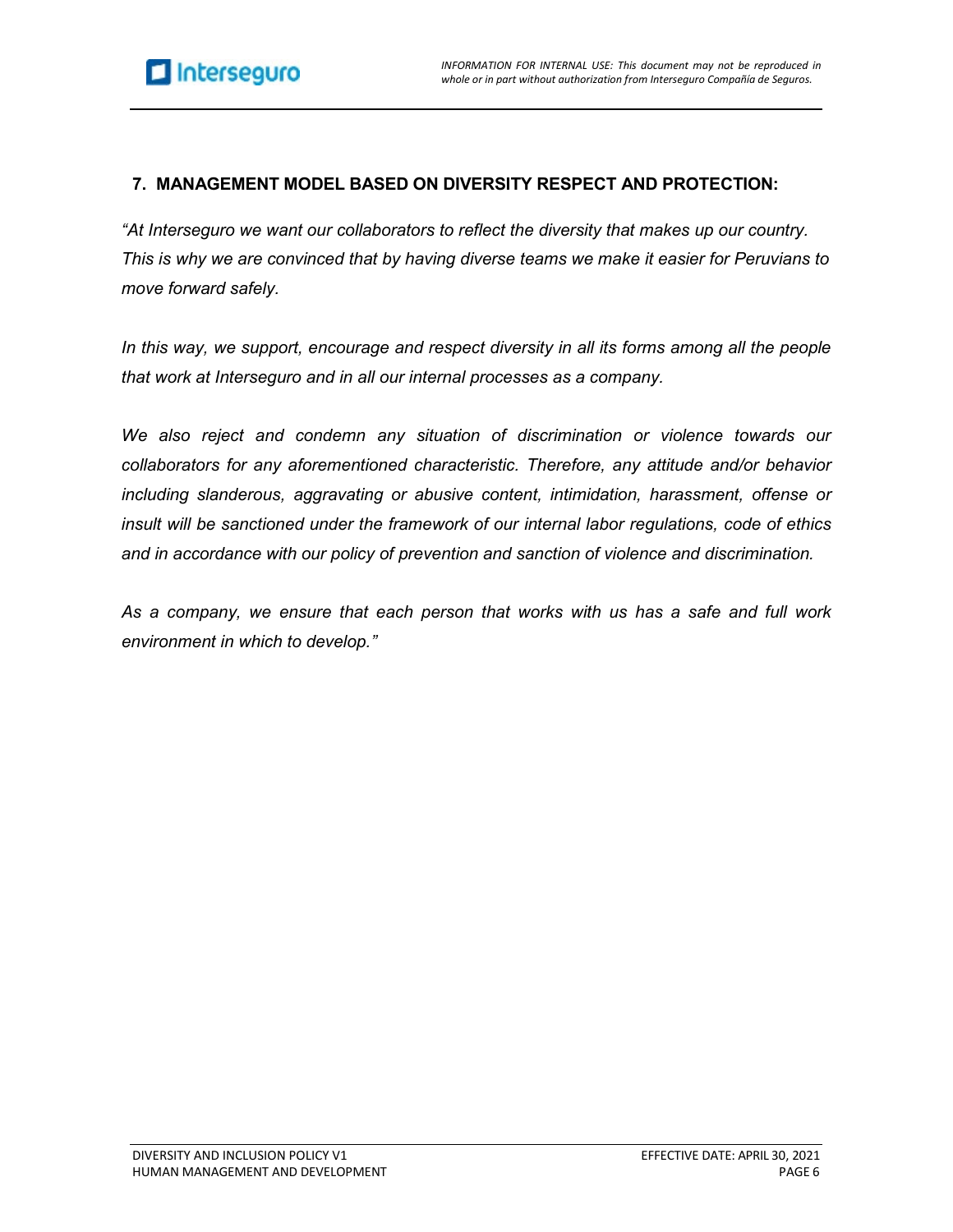